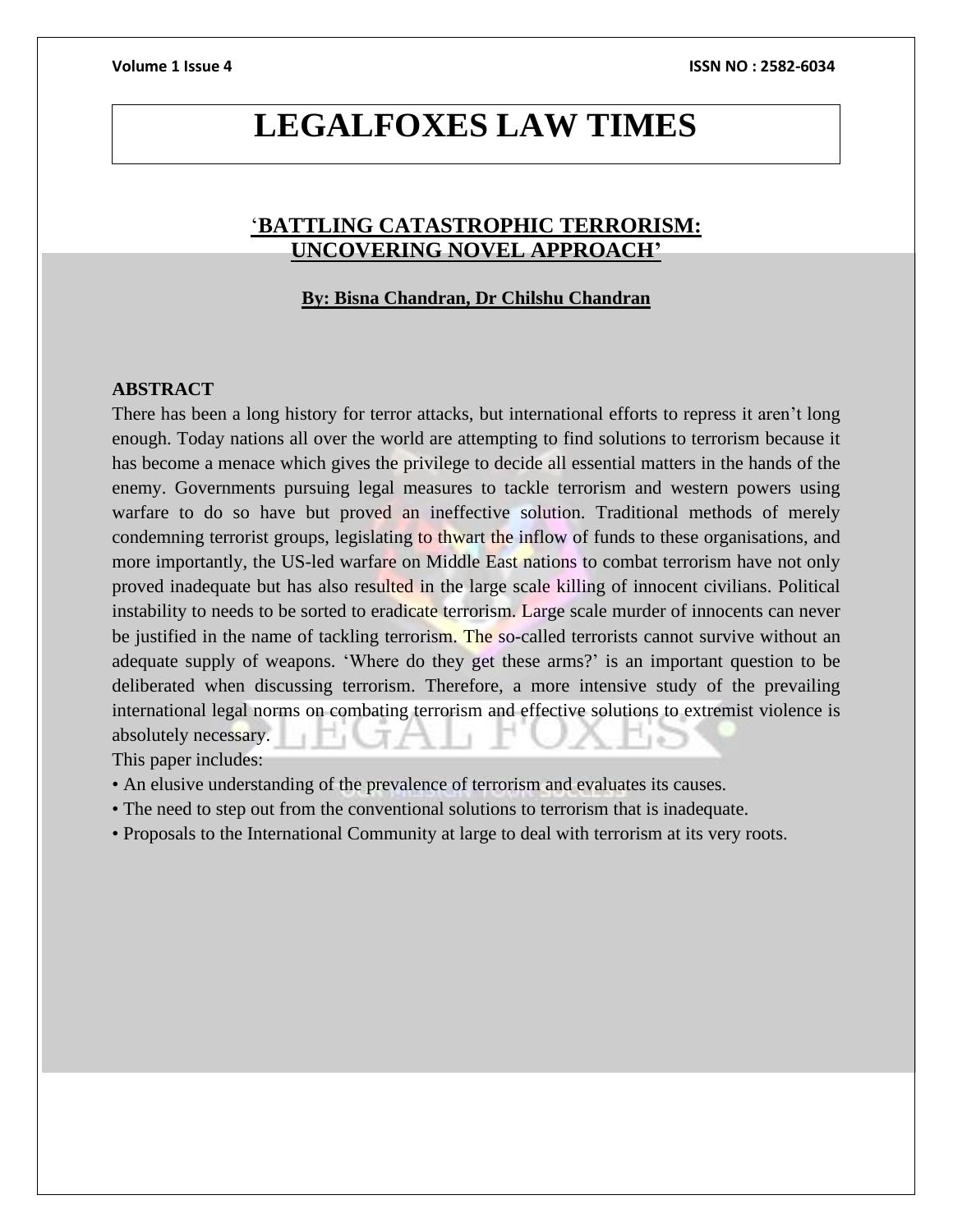# **INDEX**



"OUR MISSION YOUR SUCCESS"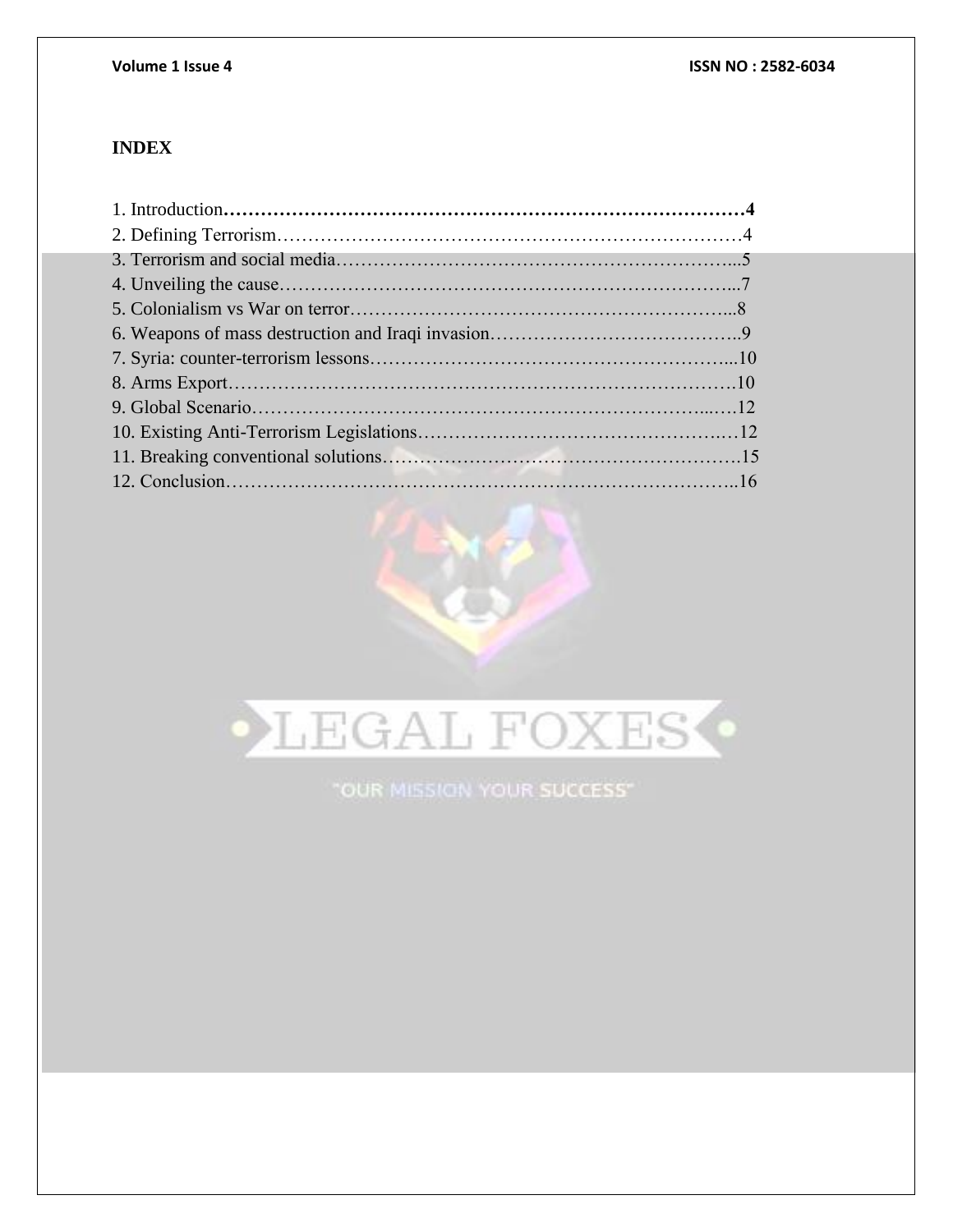# **1. INTRODUCTION**

Two types of conflicts constantly take place in the world from time immemorial: The incessant competition for consolidation of power and resources and the struggle for justice. However, the perceptions of different people about conflicts are contrasting.

"One man's terrorist is another man's freedom fighter" is a popular saying. As a matter of fact, either of these two issues can be seen in the demands of the terror groups. All times have indeed seen violent movements against tyrant rules and have been labelled terrorist by the latter. Indian freedom fighters were called anti-nationals by the British. The case of Palestine is also another example of a just freedom struggle being labelled as terrorist by the State of Israel.

Another significant issue to be deliberated upon while discussing terrorism is the means used by the terror groups. Resort to violence is universally seen, and of course, it is not an acceptable one. While governments possess a plethora of means to suppress such groups, the latter having no access to such means are left with the only option of bargaining by creating terror among the people.

The issue of terrorism must be addressed with a proper understanding of this basic concept. The varying definitions of terrorism reflect different perceptions. Politics behind the nomenclature is yet another aspect of terrorism. Terrorism, which isrooted in socio-political and economic reasons, must be addressed accordingly and be eliminated by eradicating the causes. The success or failure of terrorism is something we decide. Terrorist activities will succeed if we allow our thoughts to be captured by these groups, and then react excessively to our uncertainties. So from an individual's part, we have to act cool and balanced for terrorism to fail.

#### **2. DEFINING TERRORISM**

The definition of terrorism will have an effect on communication and response to the issue and so have consequences for society and politics. Still, an apt universal description seems impractical because different bodies, organisations and government agencies have distinct definitions to fit in their personal agendas and requirements.

Walter Laqueur states "terrorism is the illegitimate use of force to achieve a political objective by targeting innocent people". According to Tore Bjorgo, "terrorism is a set of methods of combat rather than an identifiable ideology or movement and involves premeditated use of violence against (primarily) non-combatants in order to achieve a psychological effect of fear on others than the immediate targets." The U.S. State Department explains terrorism as "premeditated, politically motivated violence perpetrated against non-combatant targets by sub-national groups or clandestine agents, usually intended to influence an audience".<sup>1</sup>

### **2.1. Changing Definitions of Terrorism**

International groups labelled 'terrorist' are friends and enemies to world powers. So, 'Who and what is real terrorism?' must be defined. Is terrorism the state-sponsored violence by world powers

<sup>1</sup> '*Definition of Terrorism – Social and Political Effects'*, JMVH DDT and Silent Spring Fifty years after Comments, https://jmvh.org/article/definitionof-terrorism-social-and-political-effects/.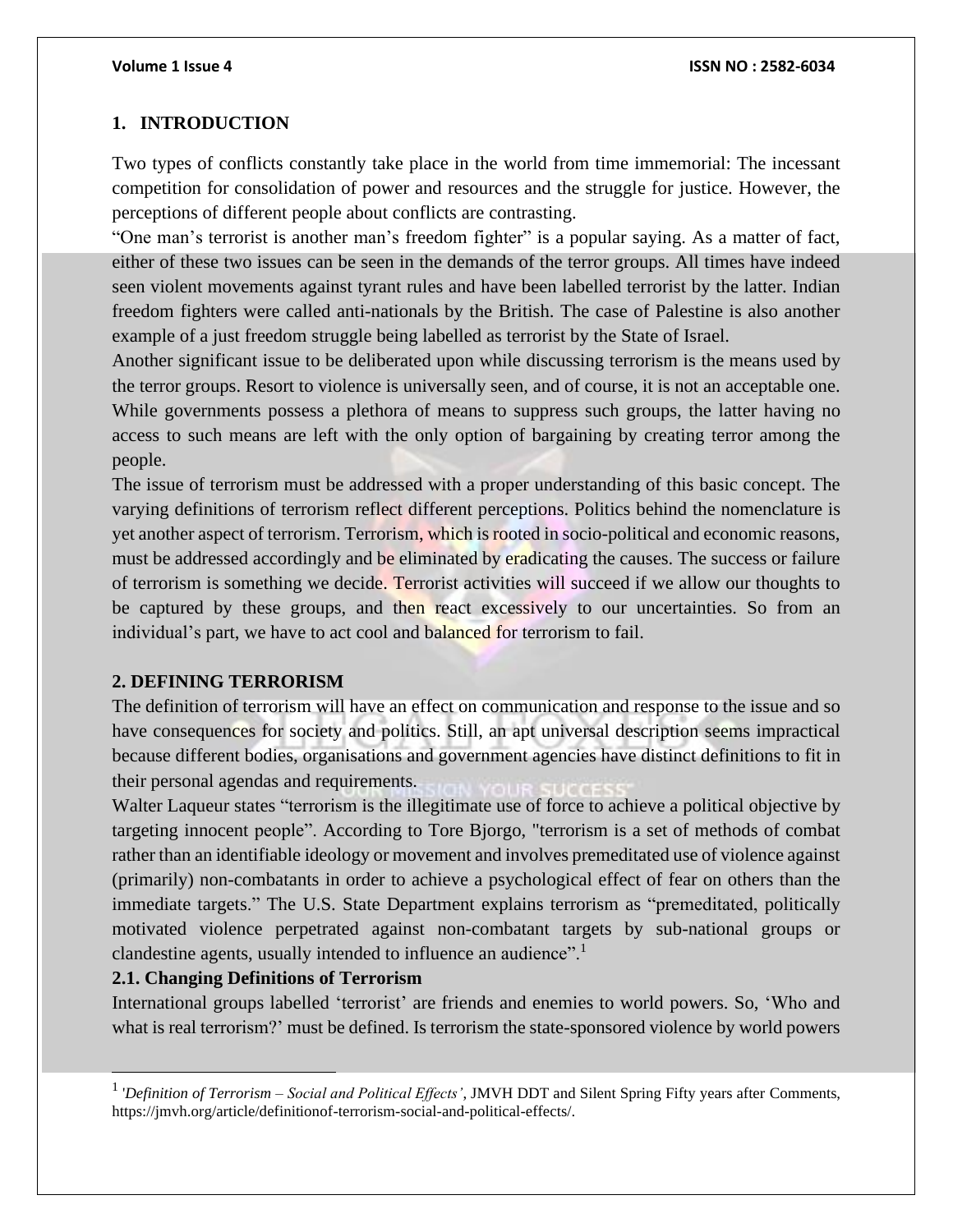like America and Israel or resistance to that so-called 'War on terror"? The term 'terrorism' came to be used only towards the beginning of the  $21<sup>st</sup>$  century. Communalism, extremism, fundamentalism, etc. were the phrases used before the advent of 'terrorism'. It is the United States that invented such terminology for their convenience.

Moreover, it is evident that 'world enemies' change according to changes in the U.S. foreign policy. Soviet Russia was a threat to world peace until 1992. America used Afghan Mujahid against USSR. After the collapse of USSR, Muslim countries became the counterpole of U.S. Former friends Afghan Mujahid was the new threat in 2000. Once Ahmadi Najad's Iran was their enemy; today they have friendly ties with Iran and same is the case with Saddam Hussein.

It can be seen thus that someone's terrorists are freedom fighters for some others.

### **3. TERRORISM AND SOCIAL MEDIA**

News has the potential to reach a much wider group of an audience today than in the past due to media's popularity today. So the media should try to keep things in outlook and avoid frenzy. The occurrence of terror cannot succeed without publicity because otherwise, perpetrators won't have a platform to spread violence and through it expanding their reach. It is rightly said that "There is widespread consensus that the media's reporting on terrorism does this, and there is a clear alliance between the media's desire for a sensational story and terrorists' desire for publicity." Sadly, the media very often provide this publicity at no cost. It fanatically reports terrorist activities and greatly amplifies their danger because reports on terrorism run much better than news on any other insignificant matter. Media provides the publicity which terrorists hunt for. This eventually states that media can be held culpable in spreading violence and give an unintended encouragement to them.

Media can intensify the negative effects of terrorism and collective levels of public fear largely. This is primarily due to its role in spreading the story to more people than to the ones immediately affected by the attack.

Not always do the Journalists end up being neutral. Due to their participation in producing news and changing opinion, they can be a part of radicalisation process. For instance, they can reproduce inexact information or shape terrorist incidents in a way which portrays discrimination. Social contagion theory states that the reporting of terrorist violence stirs the spread of terrorist behaviour among people of the same mindset. This theory also points out that media reporting thus can be a tipping point for a person who has had an inclination towards such terrorist activities. The imitation theory implies that imitation of terrorist attacks might take place with the intention of achieving the same amount of media hype or recognition.

The media's role does not essentially state that it shares the values or goals of the terrorists about which it reports.

### **3.1. Creator Vs Endowment**

While the role of media is discussed the main question that arises is the issue of creation. When there are abundant other influential factors which affect the aspect of terrorist violence, it would be difficult to establish the causal link of media reporting and the same. Highlighting the contributory aspect can aid in media analysing their role.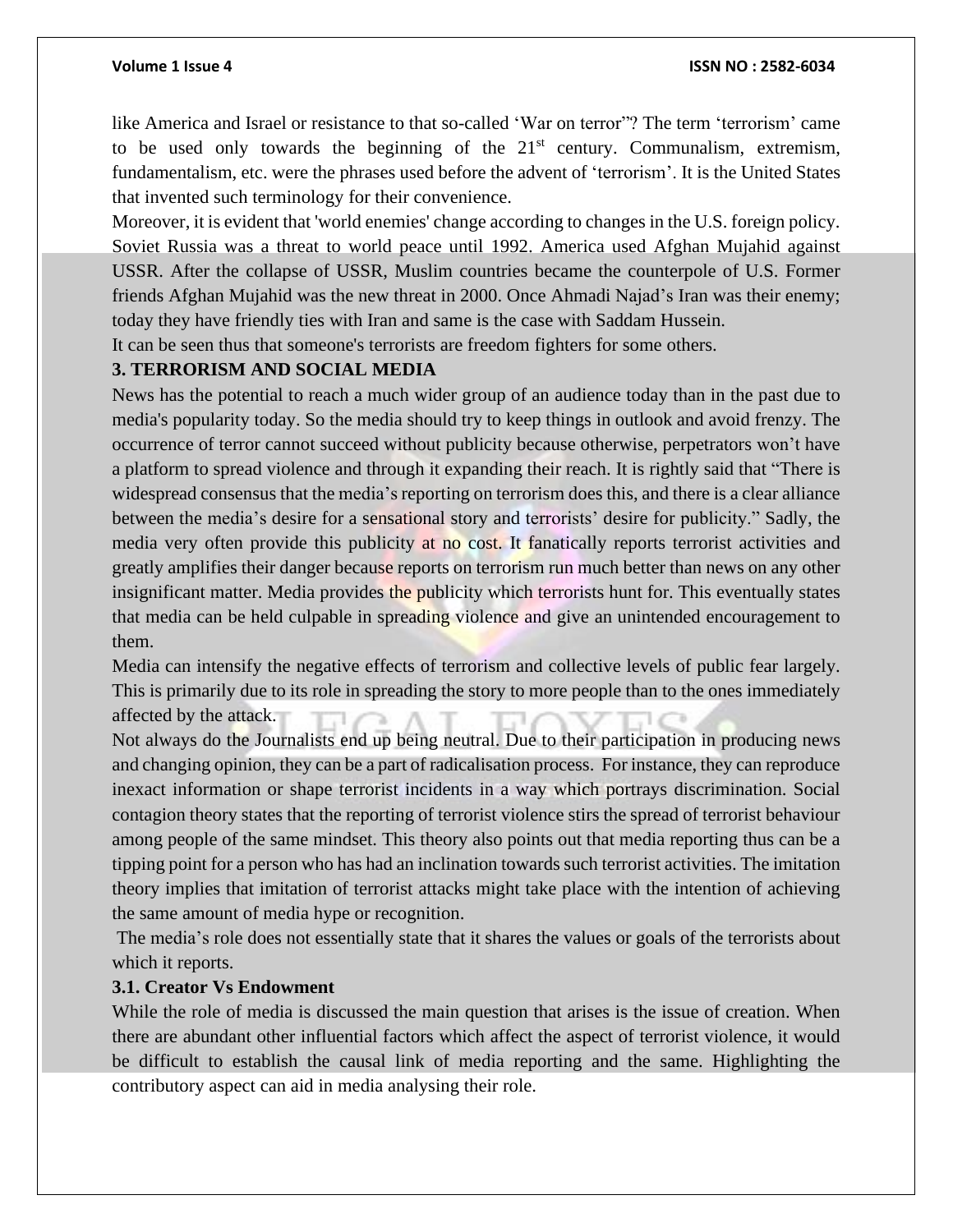# **3.2. Solutions**

Methods in which the relationship between the media and terrorism can be managed as advanced by experts.<sup>2</sup>

- $\triangleright$  Providing editorial prudence.
- $\triangleright$  A specialisation in organisation focussing on terrorism which can aid in moderating their own stories and news which would, in turn, prevent hysteria among the public.
- $\triangleright$  Hindering the misinformation given to media by the government
- $\triangleright$  Avoiding the sensationalisation of violence and attacks.
- $\triangleright$  Facilitating a mechanism to 'deny a platform' for terrorists seeking to take advantage of news.

Thus it can be pointed out that since the media cannot be censored in a liberal and democratic society, finding a solution can be challenging too.<sup>3</sup>

# **4. UNVEILING THE CAUSE**

Terrorism is pricey to affected countries, and for the same reason, it is necessary to uncover the cause and derive ample solutions for the same. Even if immediate effect is marginal, but in the long run, it has the potential to influence a particular government's stability. It is rightly said that "Most of the time if you treat people right, you don't have to be afraid of them."

# **4.1. Economic woes**

Some scholars put forward that terrorism is rooted in poverty and inequality. 'Relative deprivation', implies that aggression develops when there is an incongruity between what individuals think they deserve and what they actually get through the distributive process. Underprivileged economic conditions create annoyance, which in turn ends up as violence mostly. This connection from economic denial to terrorism should be important to the source countries of terrorism. For example, it becomes easier for the terrorist organisations to enlist frustrated followers and agitated people tend to go with the wave with the intent of rebellion.

# **4.2. Cultural Clash**

Notably, Huntington (1996) states that "civilizational clash may also bring in violence. When groups showcase different identities (e.g., religions or ethnicities), this may direct to more conflict either between unlike groups within a country or among different countries groups organised along the civilizational lines (e.g., Islamic countries vs the West)." Terrorism is used by various groups to bring their voice to the world view as well as to alter the result in their favour. Identity mostly works as a bond for them.

# **4.3. Imaginary Democracy**

Democracy, commonly said to be the governance by the people though exists in the manifesto of nations around the globe today, is practically non-existent. A major chunk of the population of the

 $2$  Jeffrey Ian Ross, 'Deconstructing the Terrorism-News Media Relationship', Crime, Media, Culture.

<sup>&</sup>lt;sup>3</sup> Matusitz, Terrorism and Communication.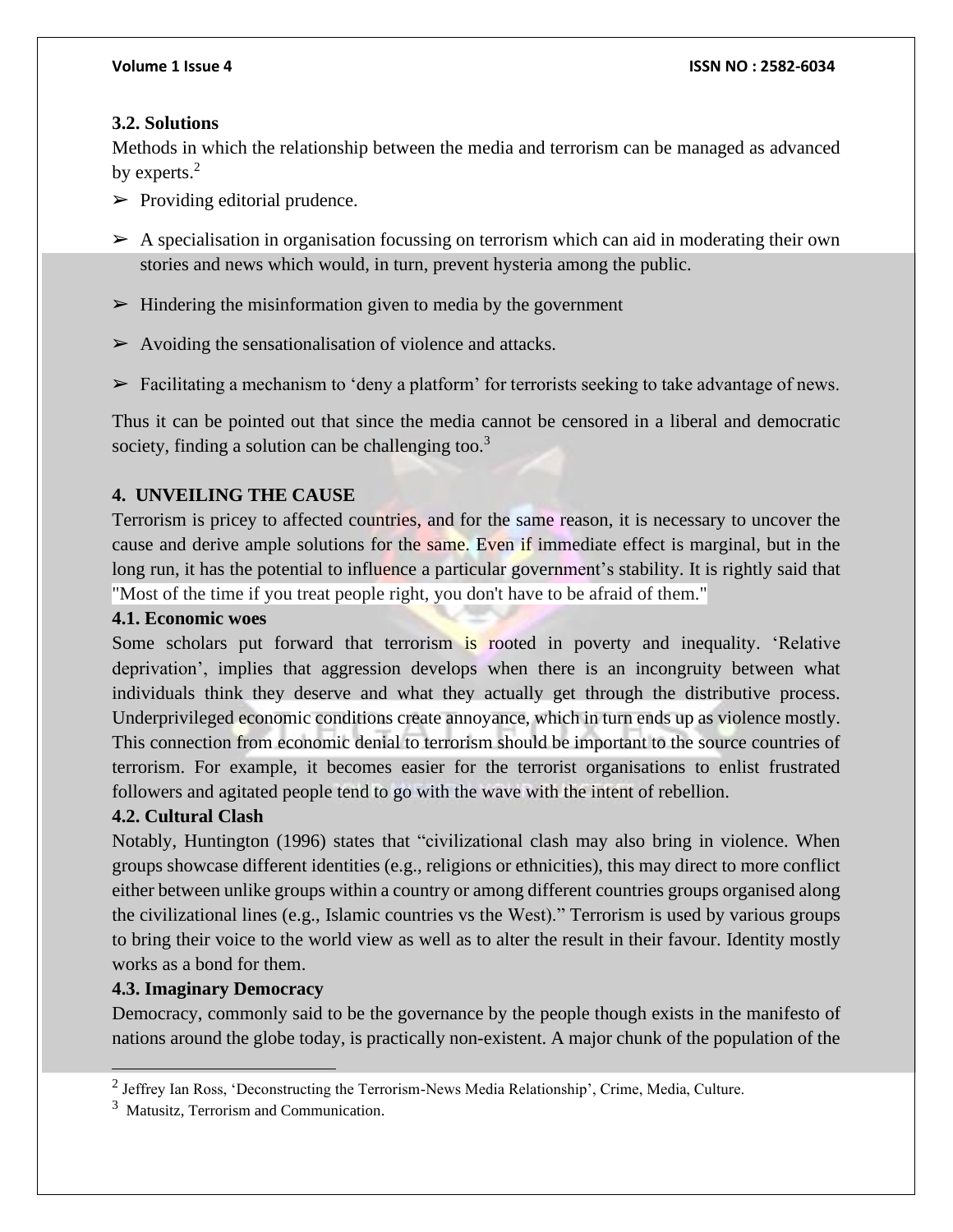#### **Volume 1 Issue 4 ISSN NO : 2582-6034**

so-called democratic countries experiences unfair and autocratic governance. Civil rights and especially the human rights of the oppressed communities are at stake, and very often it is these problems that manifest as terrorist activities. Violence among races, struggles among the rich and poor or between political outcasts and nobles have been named as terrorism. The 1987 rigging of Kashmir state elections is a good example of an illusory democracy.

**4.4. Political Shakiness**

Regardless of the exact regime type, government strength, structure, policies and ideology affiliation may also influence terrorists' calculi. But mostly autocratic governments, arbitrary and unjust rule and inequality play a major role in pushing the oppressed into terrorist groups. The roots of the Syrian civil war, for example, lie in the Jasmine revolution against the autocratic government.

### **5. COLONIALISM V/S THE WAR ON TERROR**

|  |  |  |  |  |  | "How can you have a war on terrorism when war itself is terrorism?" |
|--|--|--|--|--|--|---------------------------------------------------------------------|
|  |  |  |  |  |  | -Howard Zinn                                                        |

The empire where the sun never sets ruled the world for years. Colonialism dominated over nations across the world and exploited their natural resources. Today while nations stand independent and free from the shackles of colonial powers, the 'war on terror' has become the new form of colonialism.

America declared war on terror following the 9/11 attack. While the World tower attack claimed 3000 casualties, America's retaliation killed 10000 innocent civilians by persistent bombings in Afghanistan and the Middle East. Holding Saddam Hussein responsible for the 9/11 attack, America unleashed intensive wars in the Middle East, killing thousands of civilians and creating political instability. According to a new study<sup>4</sup>, many people in Afghanistan, Iraq and Pakistan were killed due to the so-called war on terror launched by the United States in the wake of September 11, 2001 attack. The report, which was published on November 3, 2018, by the Brown University's Watson Institute for International and Public Affairs, states that "the death toll between 480,000 and 507,000. The toll includes civilians, armed fighters, local police and security forces, as well as U.S. and allied troops." The American public, press and lawmakers often overlook the war on terror, and the augmented body count points that, far from deteriorating, this war continues to be extreme.

#### **5.1. Oil and Natural Resources**

The world witnesses an incessant struggle of the world powers like the United States and Israel to consolidate natural resources. Other nations like Russia and the United Kingdom, etc. support them. These states sponsor terrorism in their rivalry to dominate natural resources as aforementioned. The United States dominates over world resources arbitrarily. Be it oil from Arab countries, gold from African countries, or timber from Latin countries, and it is very similar to the old wine, i.e., colonialism.

<sup>4</sup> Al Jazeera, *U.S.' war on terror' has killed over half a million people: study*, GCC NEWS | AL JAZEERA (2018), https://www.aljazeera.com/news/2018/11/wars-terror-killed-million-people-study 181109080620011.html.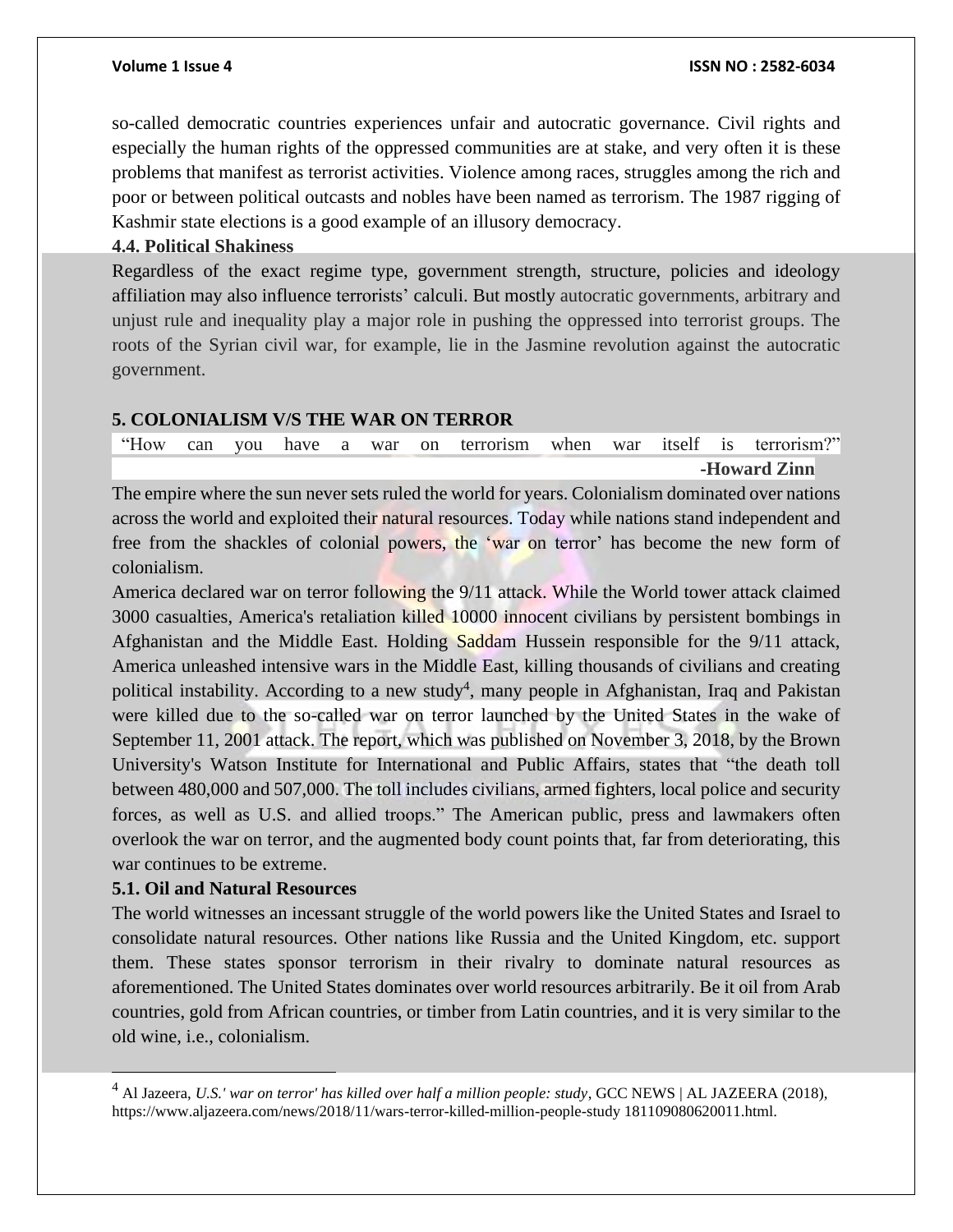# **6. WEAPONS OF MASS DESTRUCTION AND IRAQI INVASION**

The best estimates available claim that more than 250,000 people have died due to George W. Bush and Tony Blair's decision to invade Iraq in 2003. A newly released investigative report from the U.K. government indicates that intelligence officials were aware well in advance that the war would result in huge unsteadiness and societal fall down and would worsen the plight of terrorism. In August 2002, Dick Cheney<sup>5</sup> declared, "Simply stated, there's no doubt that Saddam Hussein now has weapons of mass destruction." But as Corn<sup>6</sup> notes, "no confirmed-intelligence at this point is establishing that Saddam had revived a major WMD operation."

# **7. SYRIA: COUNTER-TERRORISM LESSONS**

It has been approximately seven years since turbulence in Syria started and spiralled into a civil war that has killed perhaps 500,000 people and expatriated millions more. The war and associated diplomacy offer much to chew on, but the counter-terrorism implications are particularly striking for Syria is both a counter-terrorism success and a failure. Syria has witnessed the involvement of state and non-state actors in its civil war: the Syrian government, the United States, Russia, Turkey, Iran, and the rebels. Syrian war offers many lessons for counter-terrorism:

- 1. Civil wars and terrorism go together
- 2. Enemies are mostly highly separated
- 3. Terrorist still rely on state or are aided by them
- 4. Counter-terrorism brings people together, but often only strategically
- 5. Allies require synchronisation

Syrian government slams international interference and attacks on its sovereignty, while also accusing the U.S. of war crimes.<br>COUR MISSION YOUR SUCCESS

# **8. ARMS EXPORT**

Terrorist require weapons to carry out their activities, and of course, they are not equipped with the means to manufacture arms on a large scale. 'Where do these groups get the weapons, they require?' is thus an important question to be investigated. In fact, the United States is the chief exporter of weapons. It sold weapons to at least 98 countries between 2013 and 2017 and accounted for 34 per cent of global major arms export. Its largest clients were: Saudi Arabia (18% of all sales), UAE (7.4% of all sales), and Australia (6.7% of all sales). On the one hand, the U.S. vows

https://www.theguardian.com/world/2002/aug/27/usa.iraq.

<sup>5</sup> *Full text of Dick Cheney's speech*, THE GUARDIAN (2002),

<sup>6</sup> David Corn et al., *Jeb Bush says his brother was misled into war by faulty intelligence. That's not what happened.* MOTHER JONES (2017), https://www.motherjones.com/politics/2015/05/jeb-bush-marco-rubio-iraq-warintelligence/.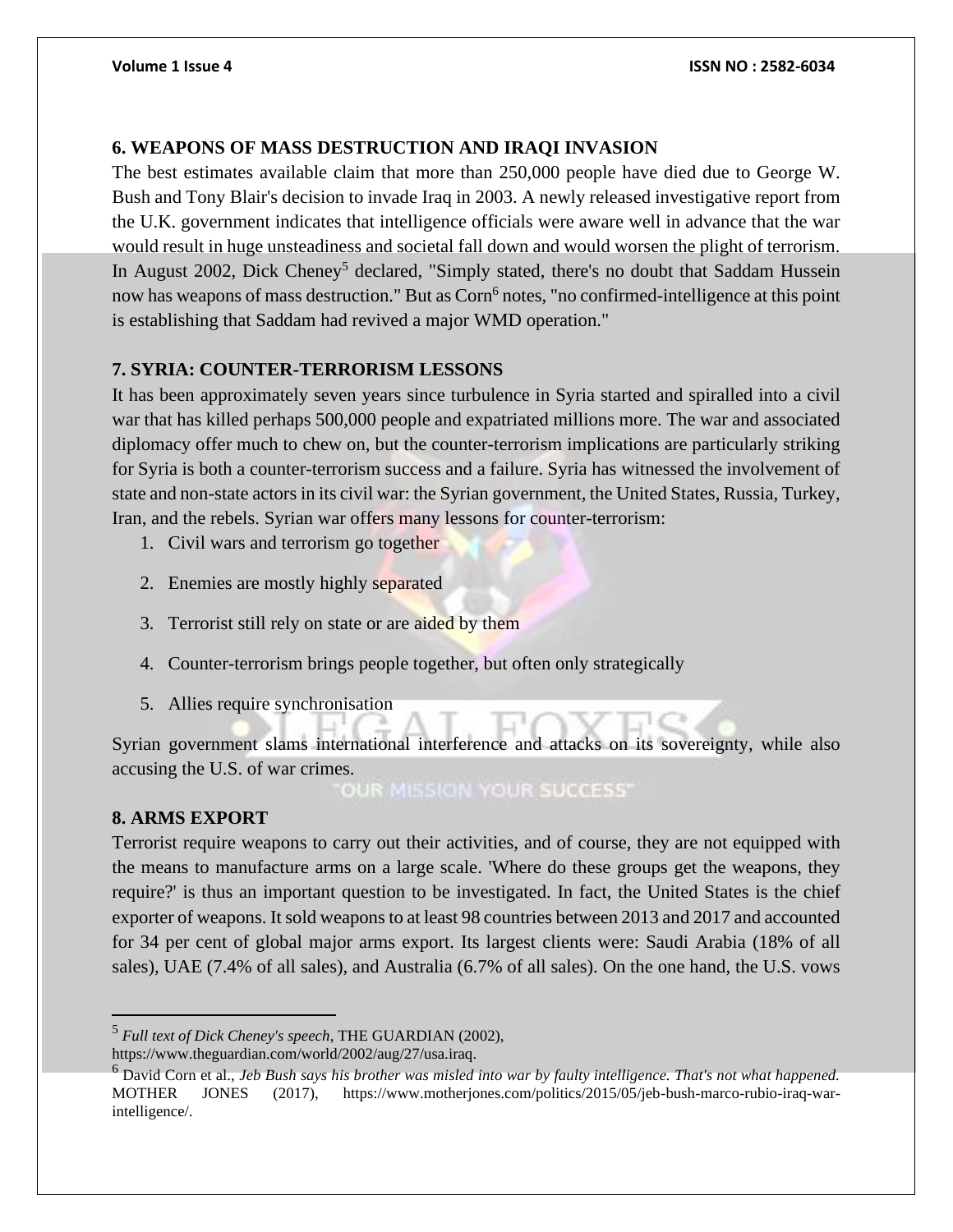#### **Volume 1 Issue 4 ISSN NO : 2582-6034**

to combat terrorism, and on the other hand, it supplies arms to the so-called terrorist groups. Spleeters has discovered that the "ISIS may have captured the warheads from anti-government militias in the Syrian civil war that had been secretly armed by Saudi Arabia and the United States.<sup>7</sup>"

The United States is by far the world's largest dealer of arms, which often fall into the wrong hands. "Quite frankly," says Danny Sjursen, US Army strategist and historian, "the war- selling arms is one of the last American industries that are left. It's one of the last things the United States does well, that we're still number one at dealing arms in the world."<sup>8</sup> According to the research by SIPRI exports by the U.S. accounted for 34% of the major arms exports from 2013 to 2017. The majority of the sales go to the "developing nations," which is a very broad categorisation that includes all countries except the United States, Russia, European nations, Canada, Japan, Australia, and New Zealand.

According to the SIPRI report, "America supplied arms to 98 countries, with most of them (49%) going to the Middle East."

With all the arms, it is outputting into the world, there have been some alarming instances where America's weapons happened to be in the immoral hands. As the "U.S. combated the spread of ISIS since 2014, it has increasingly found itself fighting against its own weapons, reported Task and Purpose.<sup>9</sup>"

A study in 2017 by the arms control group Conflict Armament Research  $(CAR)^{10}$  noted an obvious correlation between the weapons of international players and the power of ISIS. The report says: "International weapon supplies to factions in the Syrian conflict have significantly augmented the quantity and quality of weapons available to **I.S.** forces in numbers far beyond those that would have been available to the group through battlefield capture alone," said the report. "These findings are a stark reminder of the contradictions inherent in supplying weapons into armed conflicts in which multiple competing and overlapping non-state armed groups operate."

Weapon trade, the biggest business in the world, survives through was. It cannot exist in peace. Where there is war, there are weapons. Therefore, it is the vested interest of the world powers engaged in weapon trade that armed conflicts persist in the world. The Rafale Scam is a good example pertaining to the business of weapon trade.

### **9. GLOBAL SCENARIO**

Worldwide, spectacular jihadi attacks could also be lesser, but attacks are on the rise. In 2019, a terrorist group within the Philippines, with relations to the I.S., killed many attending a church in

<sup>10</sup>W*eapons of the Islamic state*, CONFLICT ARMAMENT RESEARCH,

<sup>7</sup> Brian Castner, *Exclusive: Tracing ISIS' Weapons Supply Chain-Back to the U*.S., WIRED (2018), https://www.wired.com/story/terror-industrial-complex-isis-munitions-supply-chain/.

<sup>8</sup> Charles Koch Foundation, *How America supplies the world with weapons*, BIG THINK (2018), https://bigthink.com/charles-koch-foundation/how-america-supplies-the-world-with-weapons.

<sup>9</sup> Jared Keller, *The U.S. Funnelled Weapons Into The Fight Against ISIS. They Only Ended Up Making The Militants Stronger Task & Purpose* (2018), https://taskandpurpose.com/isis-weapons-arms-control-report.

http://www.conflictarm.com/reports/weapons-of-the-islamic-state/.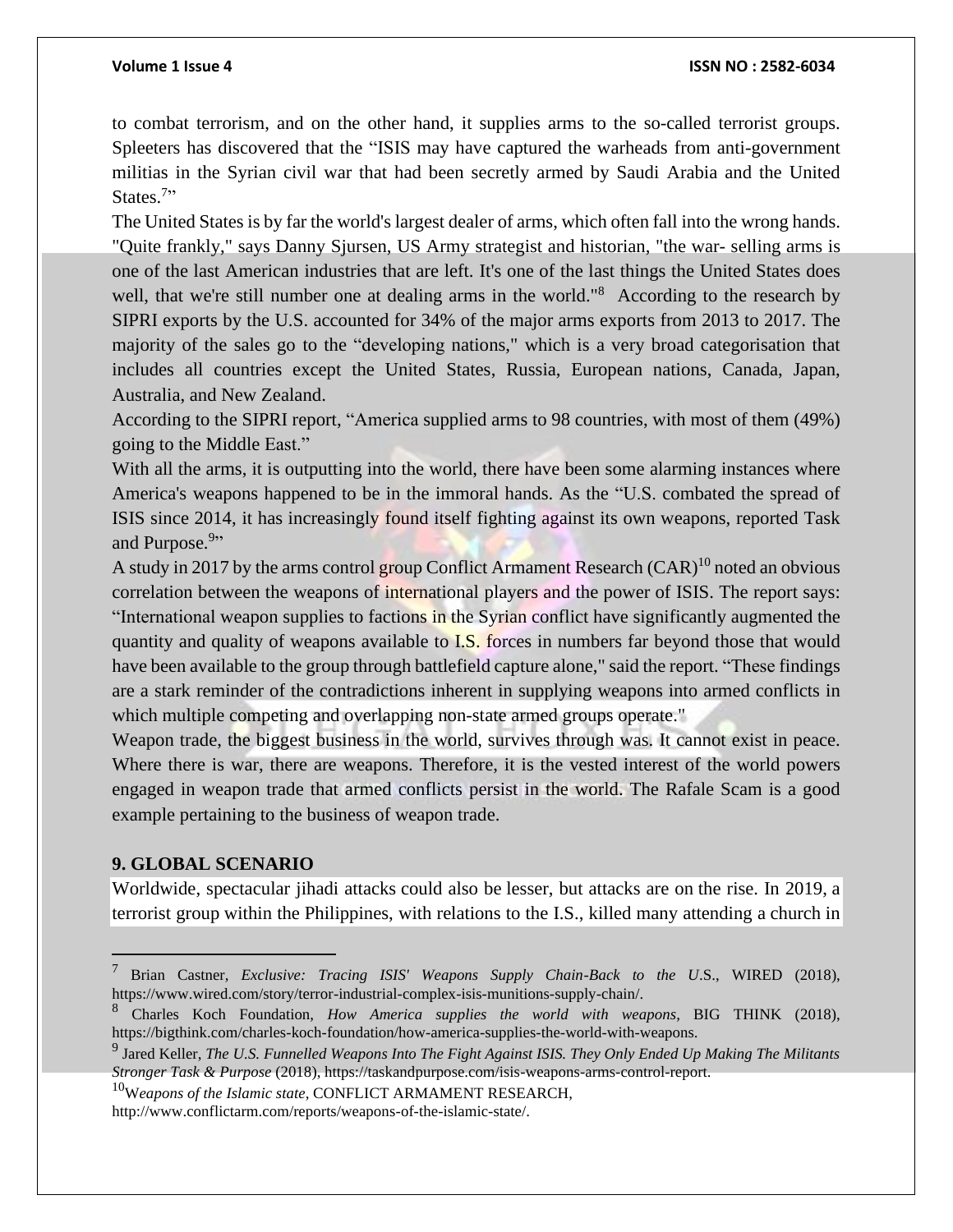Sulu province. In the U.K., on New Year's Eve in 2019, three people were stabbed at a Manchester train depot by an I.S. supporter. Explosives were found at transport hubs in and around London and at the Glasgow University, resulting in a serious terror shock within the U.K. in 2019. European country witnessed a terror attack in Utrecht. Terrorists across the world are working on their skills and are getting ready to strike. There's a swap over of concepts among terror groups, and many of them are even collaborating resources, making things easier for them. The violence in Iraq and Syria has shaped a bunch of bloodthirsty fighters, who are strengthening their skills of unlike terror groups.

So, it's untimely to rejoice the decline of terrorism. The territory of I.S. Caliphate may have dwindled, but its end hasn't come. I.S. networks are still operating. Once the pressure relaxes, they would resume their activities. Some reports presume that I.S. has asked many of its recruits to go back to their origin and reinforce the I.S. groups there. Al-Qaeda is separately engaged in enlarging its global network. Within the Indian Subcontinent, it is alleged to be exploiting incidents of hostility against Muslims. Pakistan is additionally seemingly teaching to hold out underwater operations.

### **10. EXISTING ANTI-TERRORISM LEGISLATION**

### **10.1. U.N. Global Counter-Terrorism Strategy**

The United Nations General Assembly adopted the Global Counter-Terrorism Strategy on September 8, 2006. The approach is a unique global instrument to develop national, regional and international efforts to counter-terrorism.

Through its adoption that all Member States have agreed the first time to a common strategic and operational approach to fight terrorism, not only did they send a message stating how unacceptable terrorism is in its all forms and manifestation but also resolved to take practical steps individually and collectively to thwart and combat it.

The adoption of the strategy fulfilled the commitment made by world leaders at the 2005 September Summit and builds on many of the elements proposed by the Secretary-General in his May 2, 2006, report, entitled Uniting against Terrorism: Recommendations for a Global Counter-Terrorism Strategy.

10.1.1: Reviewed every two years: the final Assembly reviews the Strategy every two years, making it a living document attuned to Member States' counter-terrorism priorities. The Fifth Review of the world organisation Global Counter-Terrorism Strategy befell on July 1 2016. The final Assembly examined the report of the Secretary-General (A/70/826) on the implementation of the U.N. Global Counter-Terrorism Strategy over the past decade. It also gave further consideration to the Secretary-General's Plan of Action to forestall Violent Extremism  $(A/70/674-A/70/675)$ , which was presented by the Secretary-General to the Assembly in January

2016. The final Assembly adopted the resolution (A/RES/70/291) by consensus.

10.1.2: Four Pillars: the world Counter-Terrorism Strategy within the variety of a resolution and an annexed Plan of Action (A/RES/60/288) composed of 4 pillars: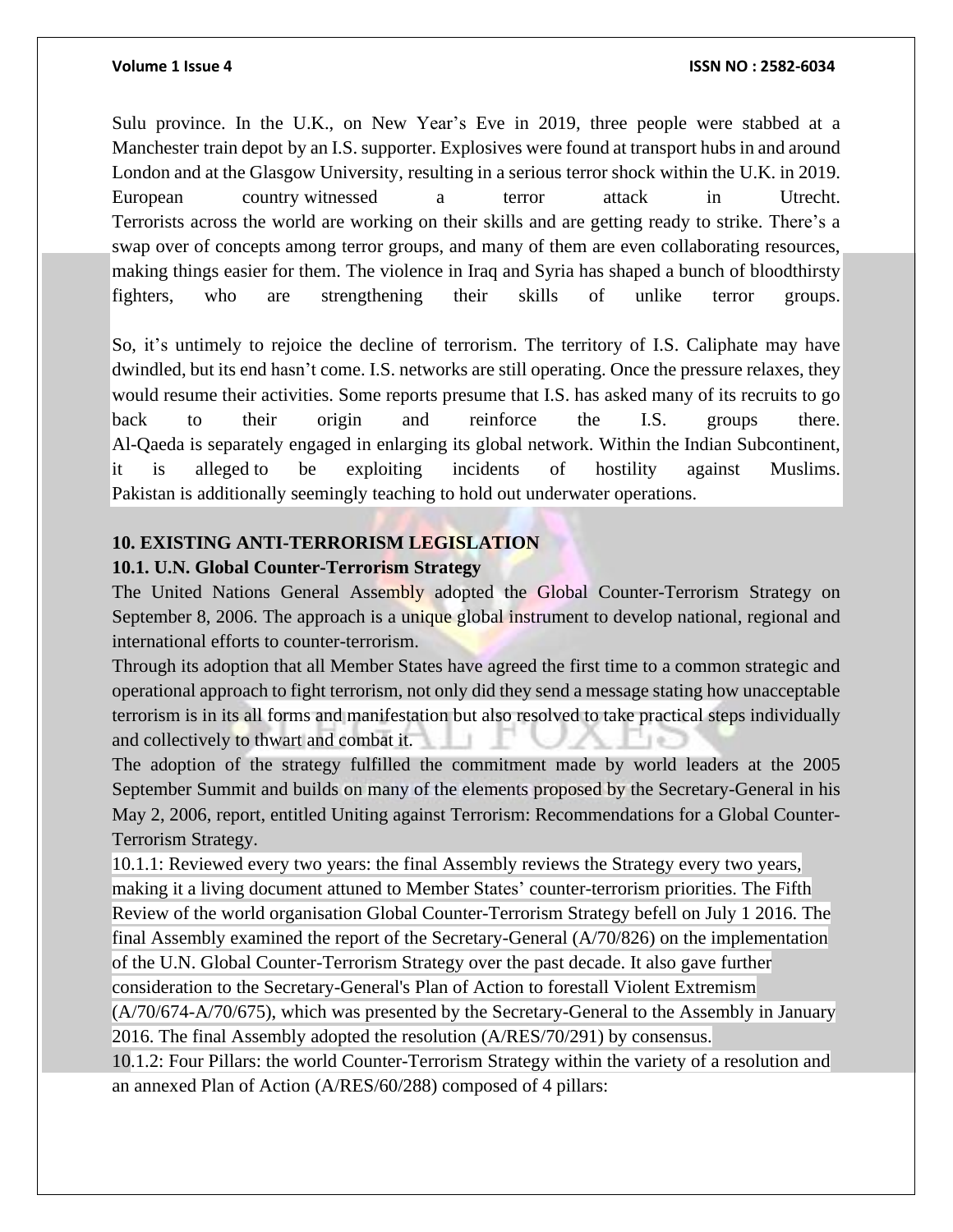- 1. Addressing the conditions conducive to the spread of terrorism.
- 2. Measures to forestall and combat terrorism.
- 3. Measures to make states' capacity to forestall and combat terrorism and to strengthen the role of the global organisation system therein regard.

4. Measures to confirm respect for human rights and steps to give due importance to the rule of law.

### **10.2. Other International counter-terrorism Conventions**

Today, there are 15 international counter-terrorism conventions in force, which were developed under the auspices of the United Nations and its specialised agencies and the International Atomic Energy Agency (IAEA):

- 1. Tokyo Convention: Convention on Offences and Certain Other Acts Committed On Board Aircraft (1963)
- 2. Hague Convention: Convention for the Suppression of Unlawful Seizure of Aircraft (1970)
- 3. Sabotage Convention or Montreal Convention: Convention for the Suppression of Unlawful Acts Against the Safety of Civil Aviation (1971)
- 4. Diplomatic Agents Convention: Convention on the Prevention and Punishment of Crimes Against Internationally Protected Persons (1973)
- 5. Hostages Convention: International Convention against the Taking of Hostages (1979)
- 6. Nuclear Materials Convention: Convention on the Physical Protection of Nuclear Material (1980)
- 7. Airport Protocol: Protocol for the Suppression of Unlawful Acts of Violence at Airports Serving International Civil Aviation (1988)
- 8. Maritime Convention: Convention for the Suppression of Unlawful Acts Against the Safety of Maritime Navigation (1988)
- 9. Fixed Platform Protocol: Protocol for the Suppression of Unlawful Acts Against the Safety of Fixed Platforms Located on the Continental Shelf (1988)
- 10. Plastic Explosives Convention: Convention on the Marking of Plastic Explosives for the Purpose of Detection (1991)
- 11. Terrorist Bombing Convention: International Convention for the Suppression of Terrorist Bombings (1997)
- 12. Terrorist Financing Convention: International Convention for the Suppression of the Financing of Terrorism (1999)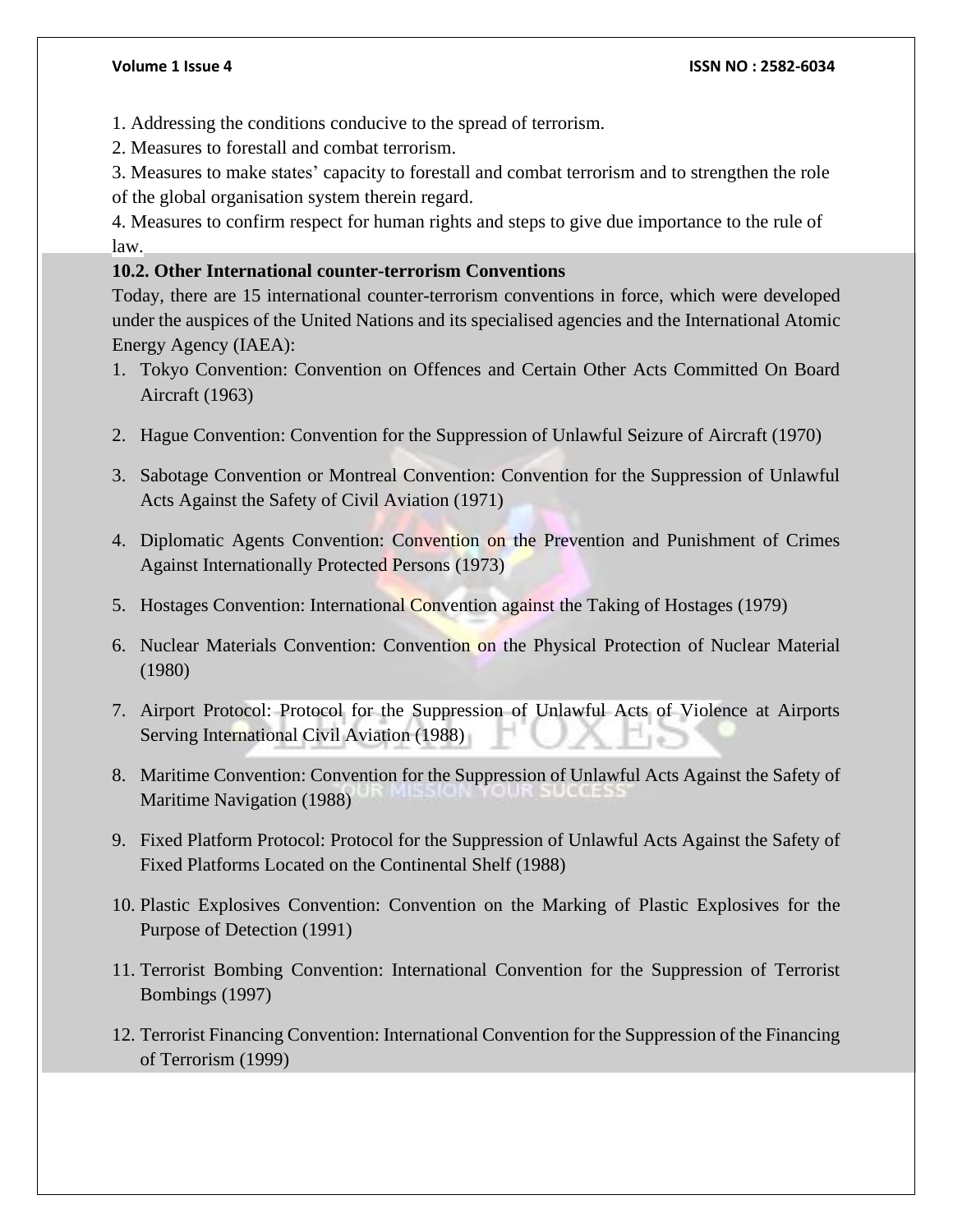- 13. Nuclear Terrorism Convention: International Convention for the Suppression of Acts of Nuclear Terrorism (2005)
- 14. Beijing Convention: Convention on the Suppression of Unlawful Acts Relating to International Civil Aviation (2010)
- 15. Beijing Protocol: Protocol Supplementary to the Convention for the Suppression of Unlawful Seizure of Aircraft (2010)

# **10.3. Terrorist and Disruptive Activities (Prevention) Act – TADA**

The first anti-terrorism  $law<sup>11</sup>$  legislated by the government of India to define and counter-terrorist activities, the Terrorist and Disruptive Activities (Prevention) Act, was in force between 1985 and 1995 under the background of the Punjab insurgency and was applied to the whole of India. TADA led to tens of thousands of politically motivated detentions, torture, and other human rights violations.<sup>12</sup> TADA's pathetic conviction rate of 1 per cent obscured its wide use as a preventive detention measure where more than 76,000 persons were detained for years on end destroying lives and ruining their kith and kin.<sup>13</sup>

# **10.4. Prevention of Terrorism Act – POTA**

Passed by the Parliament in 2002, the objective of Prevention of Terrorism Act is the strengthening of anti-terrorism operations. It was repealed in 2004.

A lecturer at Delhi University was given a death sentence by a special POTA court for his alleged role in the 2001 attack on the Indian Parliament. He was later acquitted on appeal by the Delhi H.C. on a legal technicality. $14$ 

# **11. BREAKING THE CONVENTIONAL SOLUTIONS**

The problem of terrorism is tackled by governments and international bodies by resorting to aggressive anti-terrorism laws which have proved ineffective though it is appreciable that recently UAPA has been amended giving more powers to the police. Stringent provisions should be adopted which wouldn't allow a culprit to scot-free once brought to the purview of the law. Finding an apt solution to a problem lies in the elimination of the root causes of the problem is also important. In order to put an end to terrorism, the socio-political and economic reasons must be removed. In order to eliminate terrorism completely from the world, novel solutions must be undertaken:

<sup>11</sup>*(The) Terrorist And Disruptive Activities (Prevention) Act,1987*, SOUTH ASIA TERRORISM PORTAL, http://www.satp.org/satporgtp/countries/india/document/actandordinances/TADA.HTM#7A (last visited January 23, 2019)

<sup>12</sup> *Anti-Terrorism Legislation*, HUMAN RIGHTS WATCH

<sup>(2001),</sup>https://www.hrw.org/legacy/backgrounder/asia/india-bck1121.htm.

<sup>13</sup>*India's Unforgivable Laws*, ECONOMIC AND POLITICAL WEEKLY (2018),

https://www.epw.in/engage/article/indias-unforgivable-

laws?0=ip\_login\_no\_cache=044b862f71453330844d7142273b9533.

<sup>14</sup> *Prevention of Terrorism Act, 2002*, WIKIPEDIA (2018),

https://en.wikipedia.org/wiki/Prevention\_of\_Terrorism\_Act,\_2002.